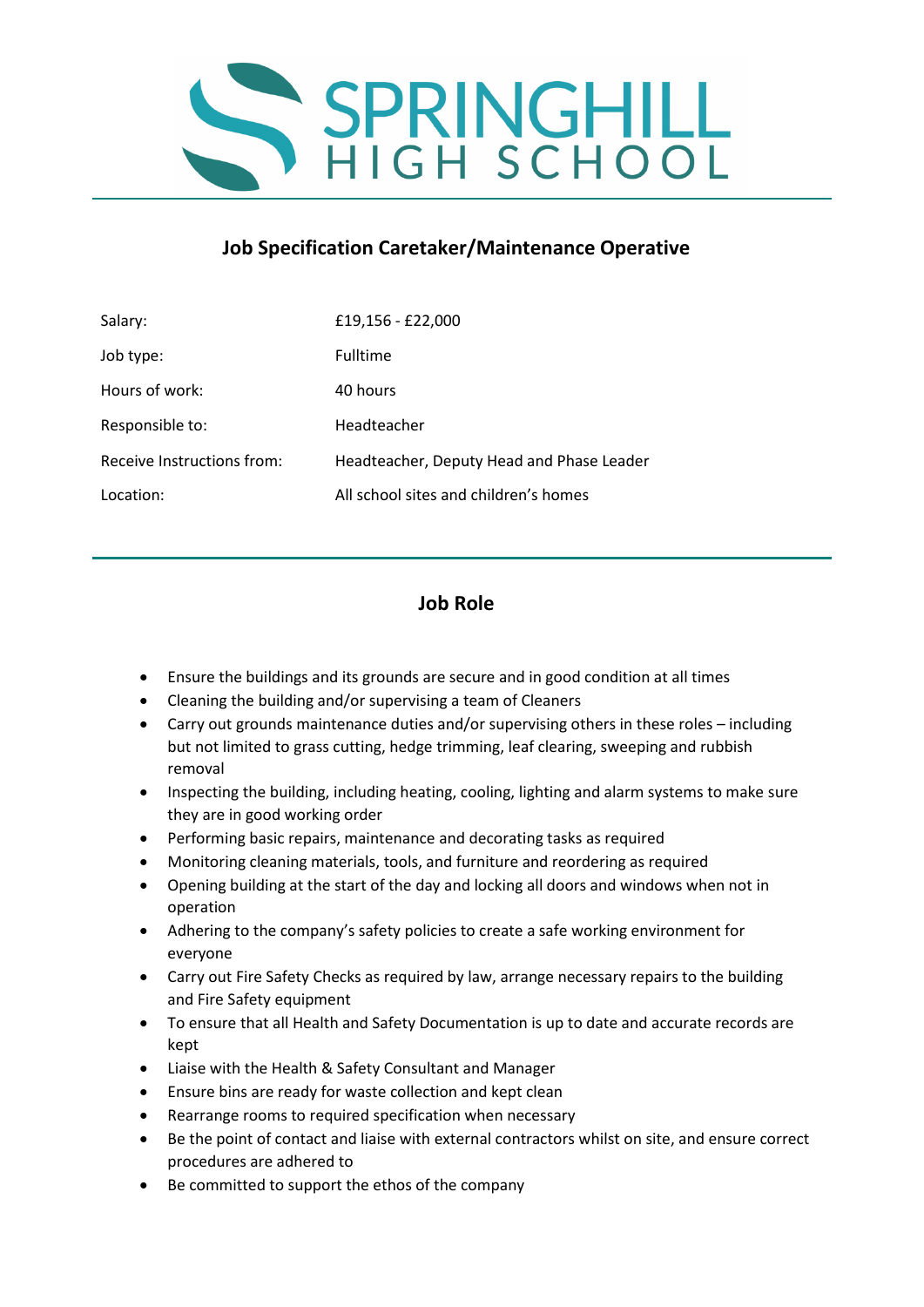

- Be able to work effectively as an individual and part of a team
- Be organised, adaptable and a good communicator
- Carry out any other reasonable request from line manager and/or deputy

This position will include duties to be undertaken at our children's homes as and when required therefore you will be required to travel on occasions.

An annual review of this job description and allocation of particular responsibilities will take place as part of the Performance Management Review.

## **Person Profile**

Spring Hill High School is an equal opportunities employer, committed to providing equal opportunities regardless of race, marital status, gender, sexuality, disablement or age. This Person Specification is designed to help members of Interview Panel judge the qualities of interviewees in a systematic and consistent way and in accordance with Spring Hill High Schools' equal opportunity policy. It is given to all job applicants for information.

## **Assessment code**

**A – Application form Pl – Panel interview**

| <b>Heading</b>    | <b>Selection criteria</b>                                                             | <b>Assessment</b> |
|-------------------|---------------------------------------------------------------------------------------|-------------------|
| 1. Thinking       | Working knowledge of cleaning machinery and<br>their operation / service requirements | A <sub>PI</sub>   |
|                   | When to order cleaning materials<br>٠                                                 | A PI              |
|                   | Ability to prioritise and manage time to meet<br>٠<br>deadlines                       | A PI              |
| 2. Interpersonal  | Ability to communicate effectively with senior<br>$\bullet$                           | A <sub>PI</sub>   |
| and Communication | leaders, teaching staff and children.                                                 |                   |
|                   | Ensure professional conduct when working<br>$\bullet$<br>with external suppliers      | A PI              |
|                   | Have good written and verbal communications<br>٠                                      | A <sub>PI</sub>   |
| 3. Initiative and | Ability to prioritise work<br>$\bullet$                                               | A PI              |
| Independence      | Assist with emergency situations                                                      | A <sub>PI</sub>   |
| 4. Staff          | Ability to supervise cleaning staff                                                   | A PI              |
| <b>Management</b> |                                                                                       |                   |